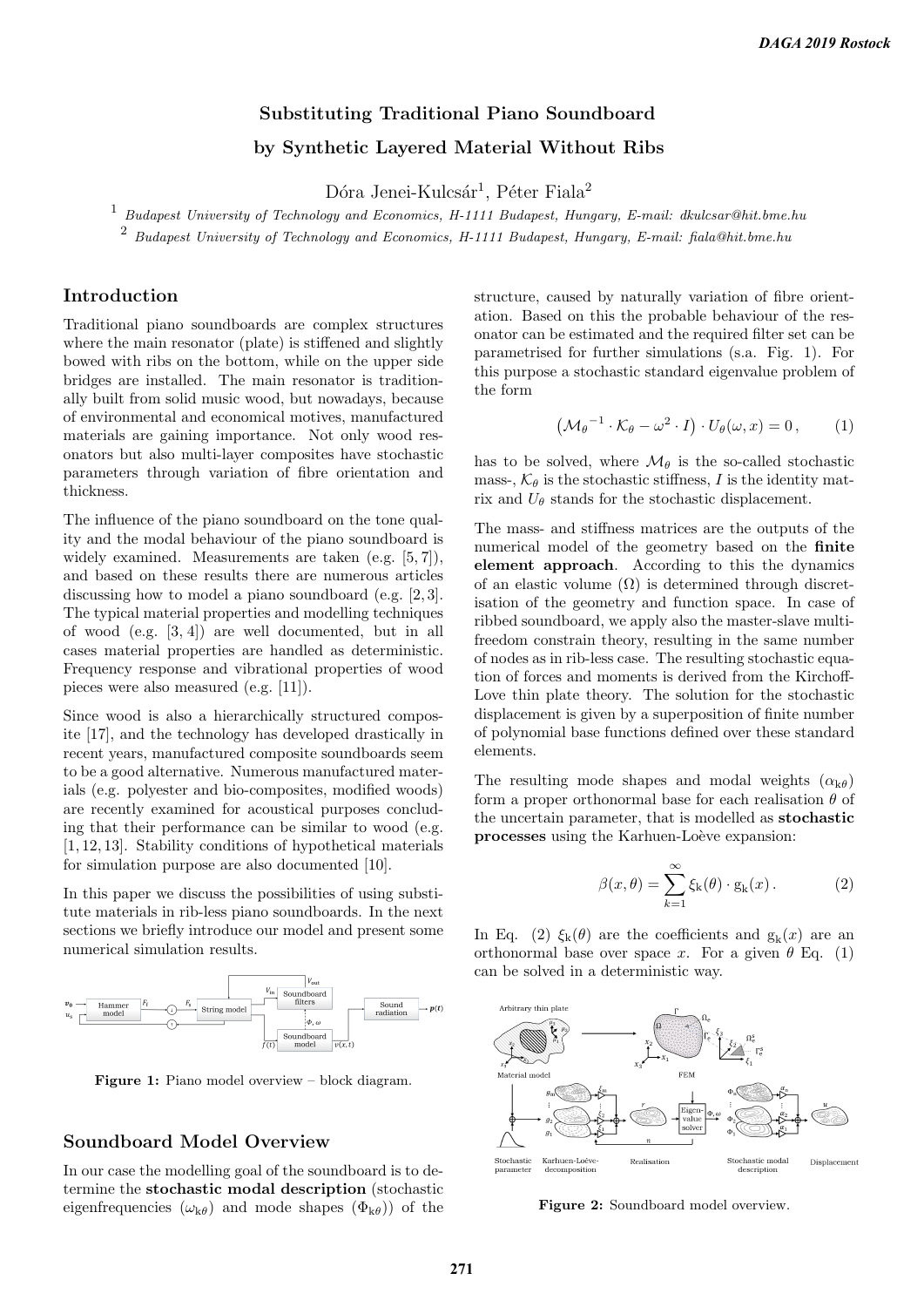For a more detailed soundboard model description s.a. [8] and [9].

#### The Material Model

The material model is based on the generalised Hooke's law:

$$
\sigma = D \cdot \varepsilon,\tag{3}
$$

where  $\sigma$  stand for stress,  $\varepsilon$  for strain and D for the material tensor. In our modelling case the material tensor can be reduced to  $6 \times 6$  matrix.

The naturally grain patterns of wood is not only aesthetically pleasing but determines its mechanical properties. Wood is mostly described as orthotropic material: 'The longitudinal axis is parallel to the fiber (grain); the radial axis is normal to the growth rings (perpendicular to the grain in the radial direction); and the tangential axis is perpendicular to the grain but tangent to the growth rings.' ( [14] p. 5-1) In case of thin plates orthotropic



Figure 3: Wood section model.

materials can also be modelled as transversally isotropic, where the material properties are homogeneous in the 2- 3 plane. Further simplification is possible in case of ribs since the longitudinal direction is dominant. They can be also modelled as isotropic materials.

High quality piano soundboards are made of spruce (especially Sitca or Norway spruce). The properties of a single wood species are constant within limits. [17] The typical mechanical parameters (density  $\rho$ , Young's moduli  $E_i$ , Poisson's ratio  $\nu_{ij}$  and shear moduli  $G_{ij}$ ) for simulated spruce are between the values shown in Tab. 1.

Table 1: Typical Mechanical Properties of Spruce

| Property   | Metric             | Min. | Max. |
|------------|--------------------|------|------|
| $\rho$     | $\text{kg m}^{-3}$ | 380  | 440  |
| $E_1$      | GPa                | 10   | 15.9 |
| $E_2$      | GPa                | 0.47 | 0.9  |
| $\nu_{12}$ | 1                  | 0.26 | 0.44 |
| $G_{12}$   | GPa                | 0.72 | 1.2  |
| $G_{13}$   | GPa                | 3.9  | 4.2  |

The mechanical properties and frequency response of manufactured materials and developed constructions have to be as similar as possible to the traditional wood ones. To get a stable substitute of wood some criteria have to be reached. Schelleng determined two criteria

for homogeneous materials with same flexural behaviour. One of these is about the stiffness

$$
E_{\rm w} \cdot h_{\rm w}^3 = E_{\rm c} \cdot h_{\rm c}^3\,,\tag{4}
$$

and one for areal density

$$
\rho_{\mathbf{w}} \cdot h_{\mathbf{w}}^3 = \rho_{\mathbf{c}} \cdot h_{\mathbf{c}}^3 \,, \tag{5}
$$

where  $h_i$ -s are the thickness of wood and composite material. [15] Further it is shown that for inhomogeneous materials high degree of anisotropy and low internal friction also play an important role. [13]

While in most documented cases, the material properties of composites are predefined parameters Li and Barbic investigated to fine tuning of these parameters. [10] They defined a Poisson's ratio like parameter  $\nu$  so that  $-1$  <  $\nu < 1/2$  and the Poisson's ratios are

$$
\nu_{12} = \nu \cdot \sqrt{\frac{E_1}{E_2}}, \quad \nu_{23} = \nu \cdot \sqrt{\frac{E_2}{E_3}}, \quad \nu_{31} = \nu \cdot \sqrt{\frac{E_3}{E_1}}.
$$
\n(6)

The shear moduli  $(G_{ii})$  are predicted as

$$
G_{ij} = \frac{\sqrt{E_i \cdot E_j}}{2 \cdot \left(1 + \sqrt{\nu_{ij} \cdot \nu_{ji}}\right)}\,. \tag{7}
$$

Fitting of mechanical behaviour is possible by laminating, carefully designing of thickness and fibre orientation profile and adopting sandwich structural concept. [6] In case of laminated resonators ply-wise determination of the material matrix is possible.

#### Numerical Example

In following paragraphs we present some numerical examples on a grand-piano-like plate. The plate is 1.50 m high, 8 mm thick and clamped along the boundary. We use four different set-ups, as shown in Fig. 4. In all cases deterministic and stochastic variant is also demonstrated. For stochastic examples we performed Monte Carlo simulations: because of the mode exchanges, application of sparse grid techniques would be limited. The realisations are created based on the first 100 KL-modes. Our examples are restricted to mode shapes and eigenfrequencies. The questions of modal damping are not discussed.

In the first case we simulated a solid spruce resonator without ribs to be able to show the dominant effect of the ribs on mode shapes and eigenfrequencies later. The material properties are defined as documented in [16]. The longitudinal axis is set parallel to the grain  $(-60^{\circ})$ and perpendicular to ribs. For the deterministic simulation the first three dynamic modes are presented in Fig. 5. Stochastic simulation carried out applying 20◦ deviation on the previous defined fibre orientation resulting slightly change in the expected values of the modes by 5% deviation as shown in Fig. 6.

Thirteen beech ribs are installed. The material properties are based on [4]. Each rib is 1 cm wide and 2 cm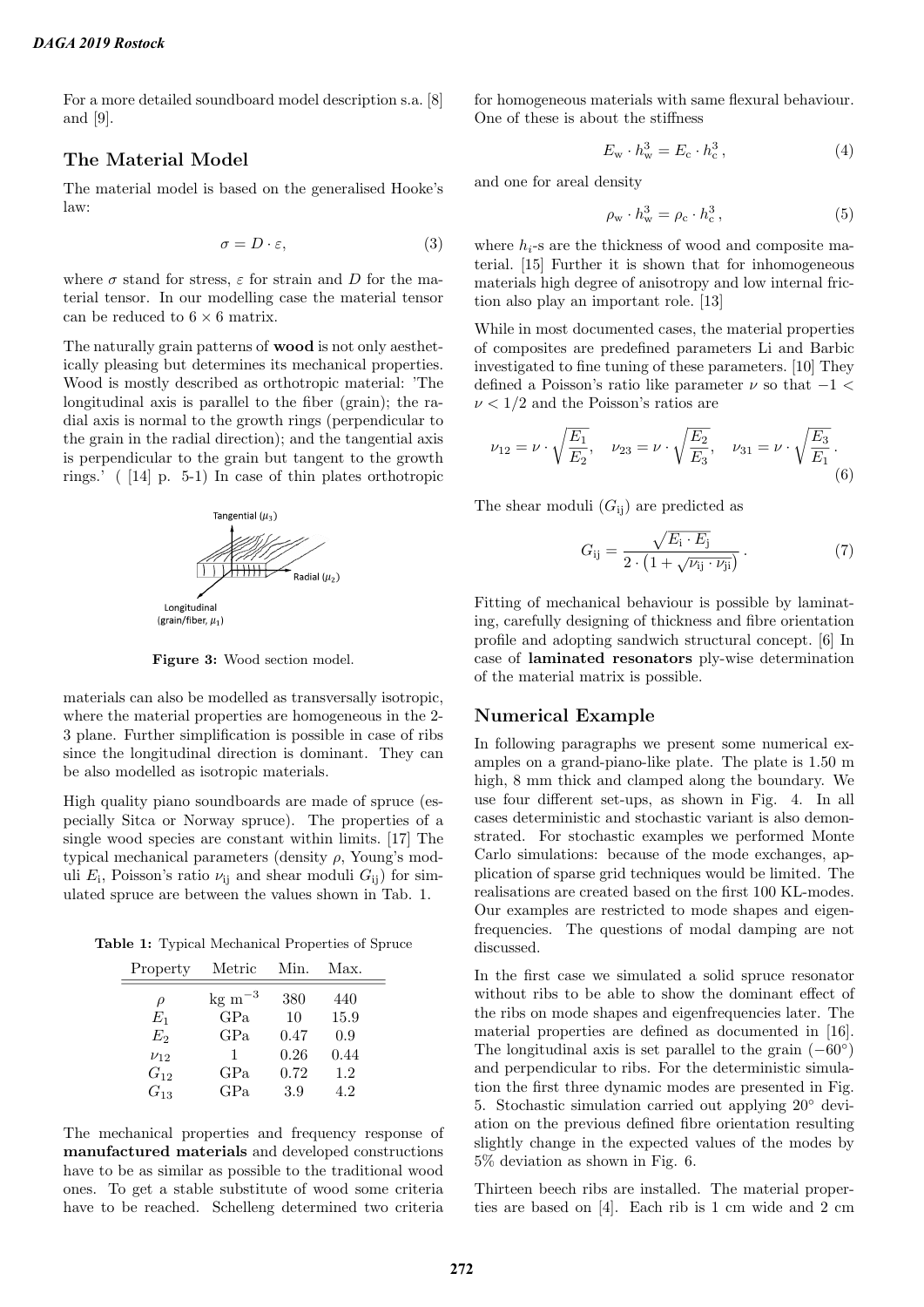

Figure 4: Example geometry and materials. a: solid spruce plate, b: solid spruce plate with ribs, c: composite lamina plate without ribs, solid plate using hypothetical material



Figure 5: Solid plate modes.

high in the middle section. In the boundary section the height is set to 1 cm to imitate a more realistic constellation. The positioning of the ribs and the sections are shown in Fig. 4b. As expected eigenfrequencies are shifted upwards and the mode shapes deform because of the stiffening effect of the ribs (s.a. Fig. 7). Although the fibre orientation varies in an unrealistic wide range (same 20◦ is set) the standard deviation of the eigenfrequencies is decreased (s.a. Fig. 8). The ribs are dominant in the radial direction. Our goal is to substitute this structure by manufactured layered material without the necessity to install ribs.

As a first step we choose a parameter set for unidirectionally carbon fibre reinforced composite classified as spruce like by Ono [12] (p.139, Table 2, CF/UF T1-1). The missing Poisson's ratio is estimated by Eq. (6) with an arbitrary chosen  $\nu = 0.1$  parameter. The geometry is split in 8 equally thick layers. The fibre orientation is set symmetric from the most outer to inner one:  $[30^{\circ}, -40^{\circ}, 70^{\circ}, 0^{\circ}].$ Because of the rib-less construction, the fibre orientation is selected parallel to original ribs in the most outer layer.



Figure 6: Stochastic solid plate modes.



Figure 7: Solid plate modes with ribs.



Figure 8: Stochastic solid plate modes with ribs.

As shown in Fig. 9, except the first one, the modes are



Figure 9: Laminated plate modes.

not met through this naive strategy. But the deviation of the modes in stochastic case is decreased to about 2%. The layered structure compensates the differences (s.a. Fig. 10). The modal behaviour could be fitted better by careful selection of layer thickness and fibre orientation.

As second step we tried to estimate a parameter set based on spruce and beech applying Eq. (6) and (7). Because of the insufficient knowledge of the mechanical parameters of the ribbed construction, desired parameters for estimation are determined as following: Young's moduli are estimated for each direction by algebraic mean. Material density is the average of the density parameter of the two given materials. The Poisson's ratio like parameter is set as  $\nu = (\nu_{12_{spruce}} + \nu_{12_{beech}})/2$ . Despite the simple approach the modes are quite well represented (s.a. Fig. 11). The variation of the eigenfrequencies in the stochastic case surprisingly is approaching for 0%. This can be caused by the resulting value of Young's moduli: the difference between the longitudinal and radial values is much less than in the original material selection. The homogeneous selection of the material has greater effect on stochastic behaviour than the naive selected fibre orientation in layered variant or the stiffening effect of the installed ribs. The stability and practicability of such an estimated material are not examined.

#### Conclusion and Future Work

We presented a stochastic soundboard model applying different materials. The ribbed wood structure is sub-